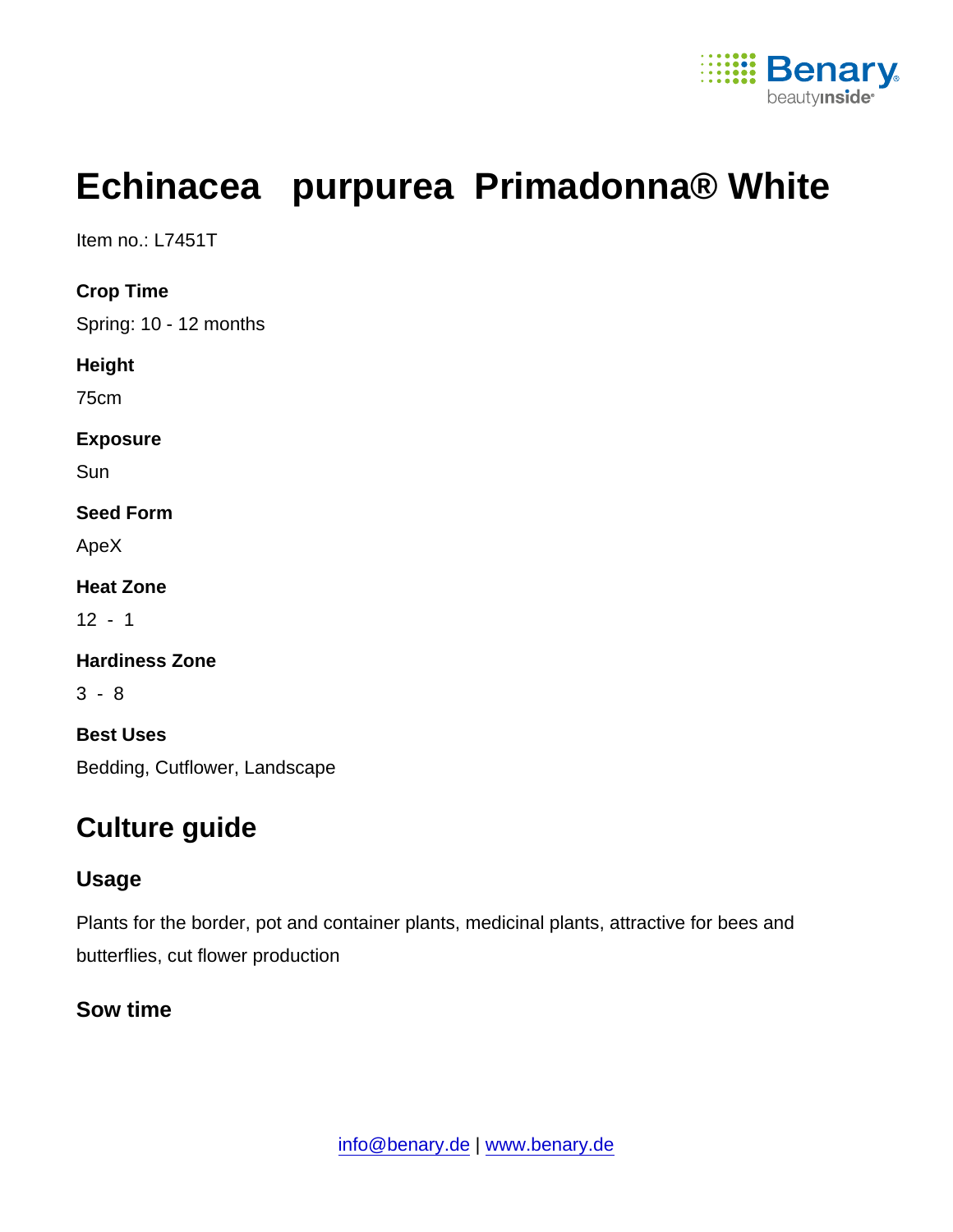

January-June for flowering in pot from July onwards, limited flowering without vernalization, during with vernalization full flowering in next year

#### Sowing method

2-3 seeds per plug

## **Germination**

10-14 days at 68-72 °F (20-22 °C). Supplemental lighting during germination speeds germination and uniformity of emergence. Keep seedlings uniformly moist, but do not over water

#### Growing on

Transplant seedlings into packs, 4" (10 cm) or 1.0 gallon containers (2-3 plants) when the 3rd pair of true leaves appears. Once plants have begun rooting out, grow on at temperatures of 50- 55 °F (10-13 °C). Fertilize at 100-200 ppm calcium nitrate in a balanced formula on a weekly basis. For full gallon containers plant 3-5 plugs per pot.

## Media

Use a well-drained, growing perennial substrate, pH: 6.0-6.5. Field: loamy sandy to sandy humus soils with good drainage. Standard fertilization: 80-100 g/m² slow release fertilizer.

## **Temperature**

Grow at 15-18 °C or outdoors. In winter indoors frost free at 3-5 °C or outdoors. At mid December the plants start to grow for 10-12 weeks at 15-18 °C.

Stage I Starts with the radicle breaking through the testa. The roots are touching the medium. Ends with fully developed cotyledons.

Stage II Starts from fully developed cotyledons. Ends with the fully developed true leaf or true leaf pair.

Stage III Starts from the fully developed true leaf or true leaf pair and ends with 80% of the